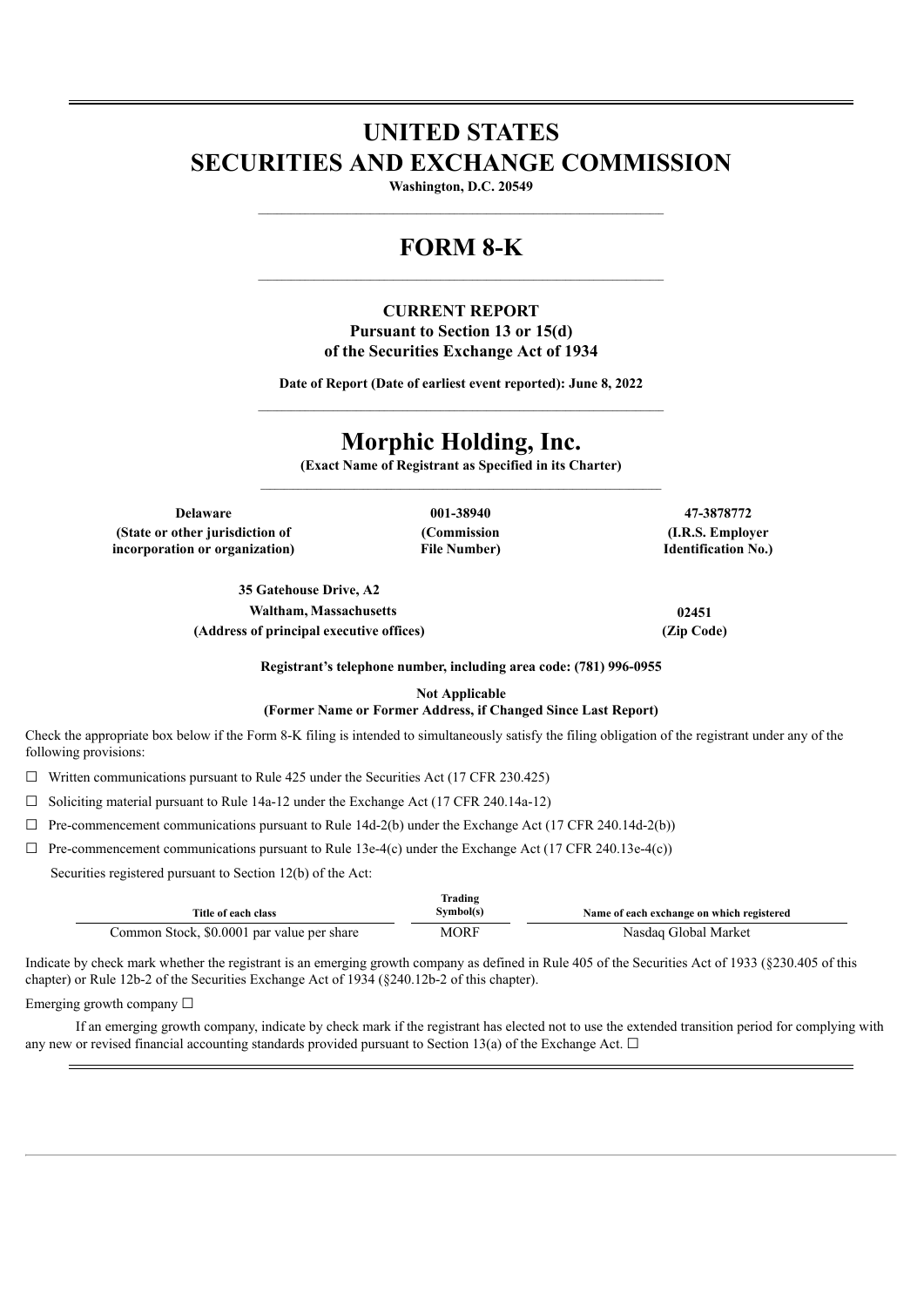#### **Item 5.07 Submission of Matters to a Vote of Security Holders.**

On June 8, 2022, Morphic Holding, Inc. (the "*Company*") held its 2022 Annual Meeting of Stockholders (the "*Annual Meeting*"), at which the matters listed below were submitted to a vote of the Company's stockholders. There were 36,219,022 shares of common stock present at the Annual Meeting in person or by proxy, which represented approximately 95.3% of the voting power of the shares of common stock entitled to vote at the Annual Meeting and constituted a quorum for the transaction of business. Holders of the Company's common stock were entitled to one vote for each share held as of the close of business on April 11, 2022. A detailed description of each of the proposals is included in the Company's definitive proxy statement on Schedule 14A filed with the Securities and Exchange Commission on April 29, 2022.

The final results of the stockholders' votes on the five proposals presented at the Annual Meeting are as follows:

1. Election of three Class III directors, identified in the table below, each to serve a three-vear term through the 2025 Annual Meeting of Stockholders and until such time as their respective successors have been duly elected and qualified or until their earlier resignation or **removal:**

| Nominees                   | Votes For    | Votes Withheld | <b>Broker Non-Votes</b> |  |
|----------------------------|--------------|----------------|-------------------------|--|
| Martin Edwards, M.D.       | 26, 221, 282 | 7,751,786      | 2,245,954               |  |
| Nisha Nanda, Ph.D.         | 33,945,117   | 27.951         | 2,245,954               |  |
| Praveen P. Tipirneni, M.D. | 31,391,110   | 2,581,958      | 2,245,954               |  |

Each of the three Class III directors was elected to serve until the Company's 2025 Annual Meeting of Stockholders and until his or her successor has been elected and qualified, or until his or her earlier resignation or removal.

#### 2. Ratification of the appointment of Ernst & Young LLP as the Company's independent registered public accounting firm for the fiscal **year ending December 31, 2022:**

| Votes For  | <b>Votes Against</b> | <b>Votes Abstaining</b> |
|------------|----------------------|-------------------------|
| 36,199,565 | 13,127               | 6.330                   |

The stockholders ratified the appointment of Ernst & Young LLP as the Company's independent registered public accounting firm for the fiscal year ending December 31, 2022. There were no broker non-votes on this matter.

#### 3. Approval, on a non-binding advisory basis, of the compensation paid to the Company's named executive officers:

| <b>Votes For</b> | <b>Votes Against</b> | <b>Votes Abstaining</b> |
|------------------|----------------------|-------------------------|
| 33,609,766       | 362,277              | 1,025                   |

The stockholders approved, on a non-binding advisory basis, the compensation paid to the Company's named executive officers. There were 2,245,954 broker non-votes on this matter.

#### 4. Selection, on a non-binding advisory basis, of the frequency of future non-binding advisory votes on the compensation paid to the **Company's named executive officers.**

| <b>One Year</b> | <b>Two Years</b> | <b>Three Years</b> | <b>Votes Abstaining</b>  |
|-----------------|------------------|--------------------|--------------------------|
| 33, 342, 732    | 2,310            | 567,817            | $\overline{\phantom{a}}$ |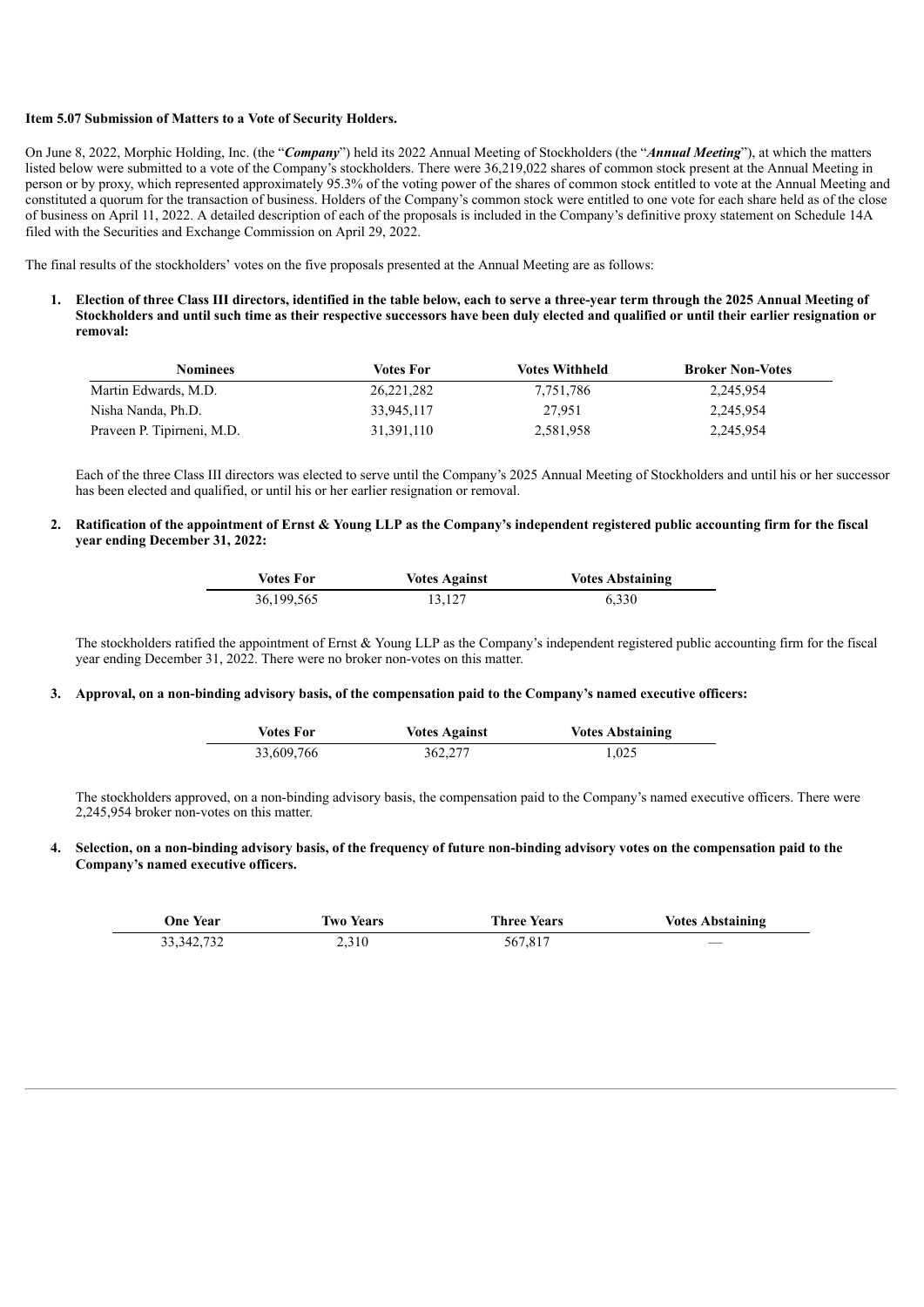The stockholders approved, on a non-binding advisory basis, every one year as the frequency of future non-binding advisory votes on the compensation paid to the Company's named executive officers. There were 2,306,163 broker non-votes on this matter.

Based on these results and consistent with the Company's recommendation, the Company's board of directors has determined that the Company will conduct future non-binding advisory votes regarding the compensation of its named executive officers every one year. This policy will remain in effect until the next required stockholder vote on the frequency of non-binding advisory votes on the compensation of named executive officers.

#### **5. Approval of revised limits on awards to non-employee directors under the 2019 Equity Incentive Plan:**

 $\overline{a}$ 

| Votes For  | <b>Votes Against</b> | <b>Votes Abstaining</b> |
|------------|----------------------|-------------------------|
| 18.777.624 | 15,195,344           | 100                     |

The stockholders approved revised limits on awards to non-employee directors under the 2019 Equity Incentive Plan. There were 2,245,954 broker non-votes on this matter.